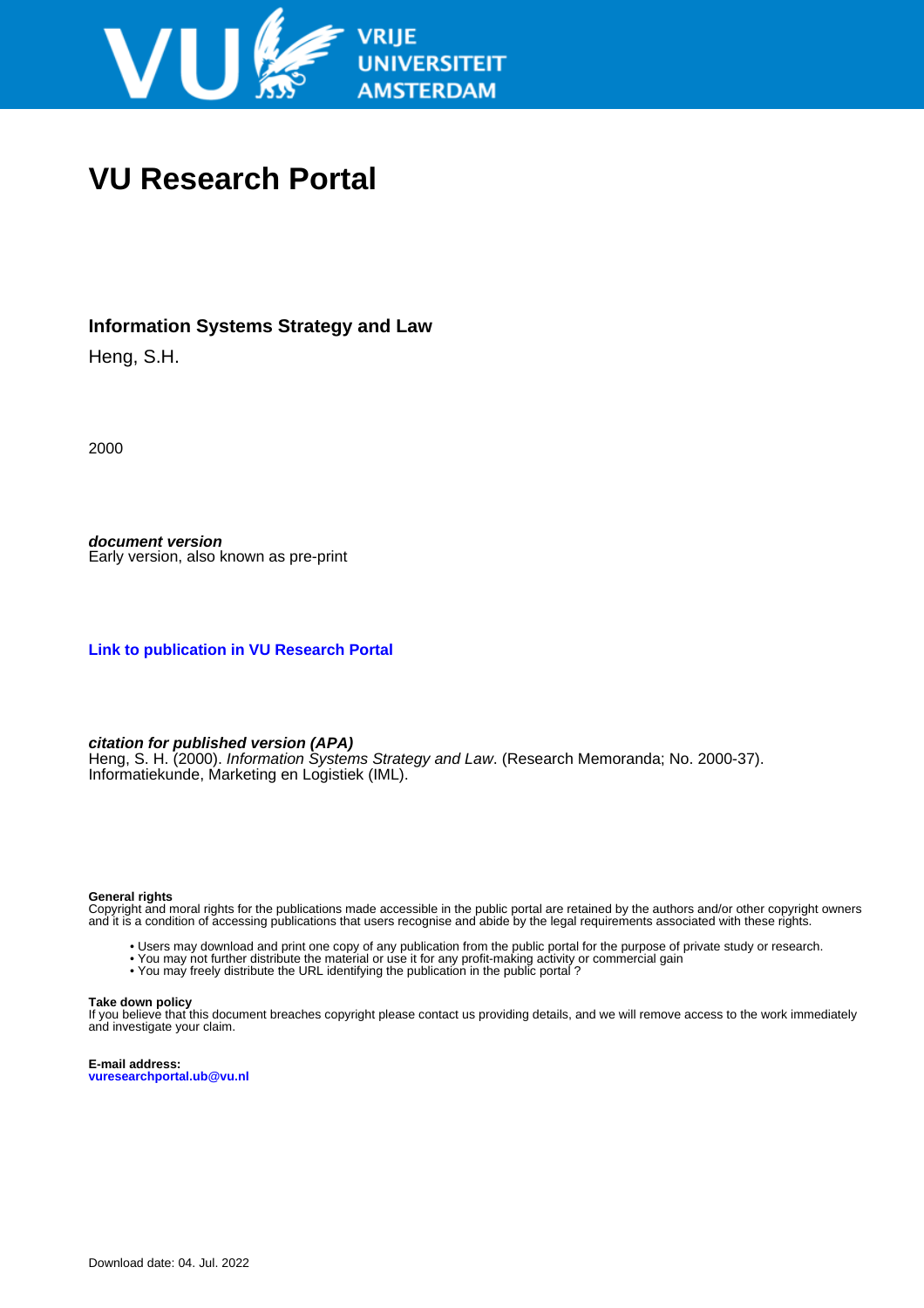Faculteit der Economische Wetenschappen Econometrie

**8**

# **'SERIE RESEARCH MEMORANDA**

Information Systems Strategy and Law

**Michael S.H. Heng**

**Research Memorandum 2000-37**

**December 2000**



vrije Universiteit amsterdam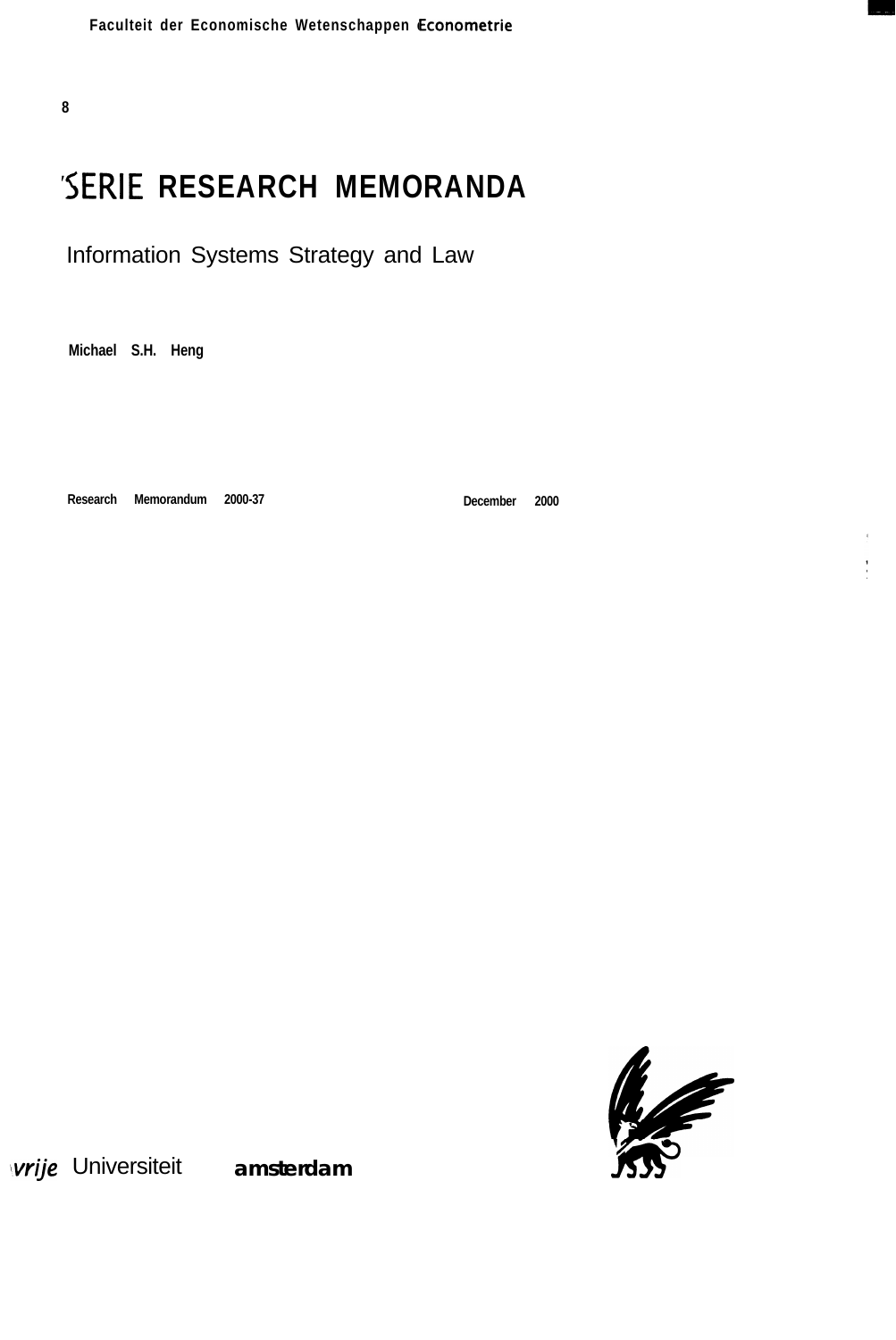#### **Information Systems Strategy and Law**

Michael S H Heng Faculty of Economics Vrije Universiteit Amsterdam E-mail: sheng@econ.vu.nl

It is even more difficult to write intelligibly about drafting than to draft intelligibly.  $\sim$  quoted in Namasivayam (1967)

Abstract: There are some parallels between the world of law and the world of information systems practice. This paper draws on some insights from the former to discuss some issues in the formulation and implementation of information systems (IS) strategy. The crafting of laws of a country is a process that entails argumentation, negotiation, compromise and exercise of power in the societal context of ideology, power structure, culture and historical legacy. Once formulated, the law goes through a process of interpretation by the key players and other stakeholders. While laws are intended to forbid certain practice, society and economy can sometimes profit by ignoring them. Finally laws are also enacted in a move to provide legitimisation for certain activity. All these features can be found in the formulation IS strategy and its implementation. These features in the law-related phenomena are not exhaustive. They are meant to stimulate further studies to draw upon insights from the rich activity of legal practice to help us inform and reflect on IS strategy formulation and implementation.

Key words: legal practice, information systems strategy, formulation, implementation.

#### **1 Introduction**

Consider something called X that exercises or is supposed to exercise immense influence on behaviour of members of a social unit. X takes a long-term view of social development; it is an object of contention of all interested parties. Even though X is formulated in as clear a language as possible, its interpretation is just as important and contentious. Though X is supposed to function as a tool guiding activity or behaviour, there are almost inevitable cases where it makes practical sense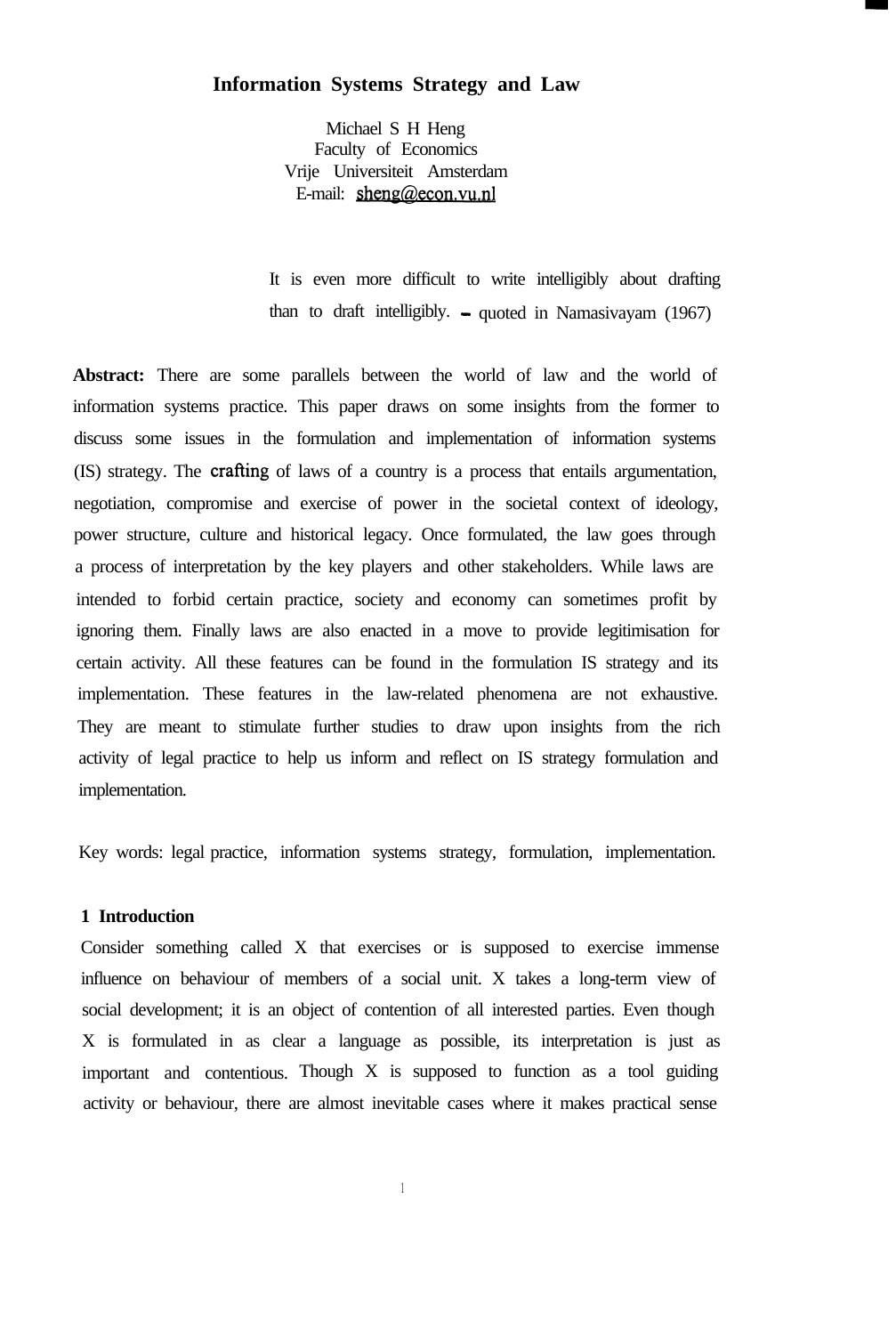to not to ignore it. X represents something that is common in social life. We can recognise it as high level economic policy, as a piece of law, or as an information systems strategy.

The aim of this paper is to draw upon some interesting insights from the world of laws to reflect on information systems strategy of an organisation. I must hasten to add that **such** exercise has its limits. Like an old bicycle, it cannot **bring** you too far. But it can nonetheless help  $\sigma$ s to articulate our (re-)thinking and reflection on some of the key issues in the area of IS strategy formulation and **implementation.**

Both law making and formulation of an IS strategy are human activities taking place within a concrete wider context, be it societal, historical, and organizational or business environment. They are guided by social norms and ethical rules, either written or otherwise. They are supposed to extract lessons from the past and to distil the lessons in a forward looking way in order to guide future actions. Legal reasoning is seen as a branch of practical reasoning, which is the practical application of human reasons to decide how to conduct themselves in the matter of choice (MacCormick 1994). The use of human reasons in strategy formulation is emphasized by Hofer and Schendel (1978) in the allocation of resources to achieve organizational objectives. Both the legal process and the IS strategy process are associated with political contest. The outcome can be a compromise, or the clear victory of the dominant party over the others. Though formally enacted, both laws and IS strategy are not able in themselves to resolve controversies in the implementation. The resolution of controversies involves interpretation of the rules, which keeps in play the arguments of principle that lie behind the document. The interpretation of a law occurs after the formal formulation of the law and occurs in the light of concrete circumstances which are often different from the circumstances surrounding the deliberation of the law. Because of these, the whole discourse and debate associated with interpreting the law during its implementation may not repeat the same arguments and points as in the original process of formulation. Here precedents from one's own social unit or similar cases from other social units function as important sources to enrich the argumentation. Given that laws making and enforcement have a rich history behind them, it may come as a surprise that they are rarely used as a source of inspiration in information research and practice. An exception is Stamper (1987) who notices a strong affinity between systems analysts and the process of legal drafting. Both could be thought of as quests for meanings.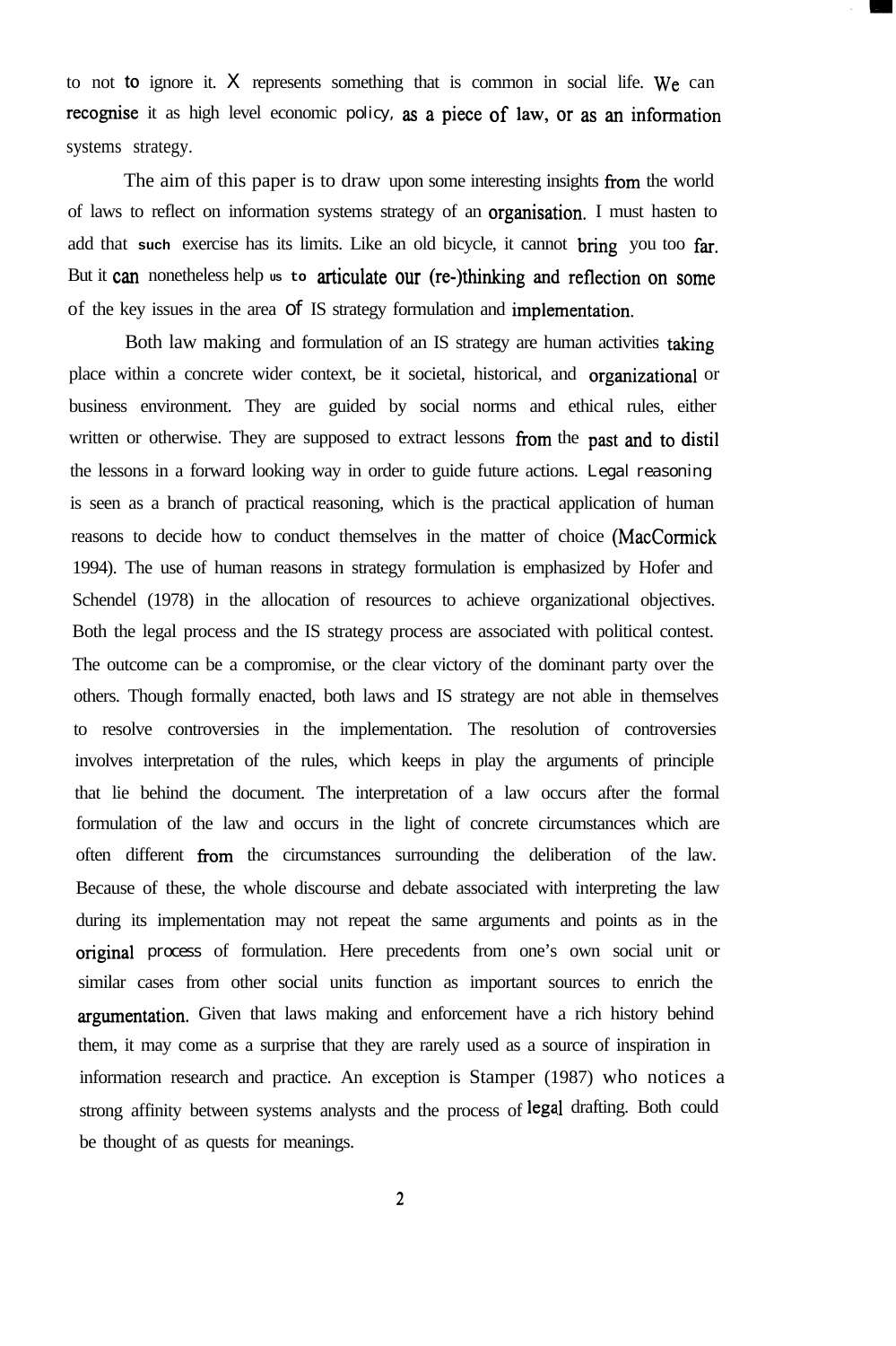In the following sections, I would deal with four areas which exhibit similarities between laws and information system strategy. These are certainly not exhaustive. Rather they are meant to serve as points to stimulate further inquires and reflection. First is the tortuous process of drafting and enacting a piece of law. Second, the world being quite complex, these laws have to be skilfully interpreted when they are confronted with the world of practice. Third is the phenomenon of persistent tendency of the social world to give rise to practices that are officially discouraged or forbidden. Another manifestation of such behaviour is that things can function happily without written rules. Fourth is the use of laws or IS strategy as some kind of symbolic phenomenon. These four aspects are discussed in sections 2, 3, *4* and 5 below. Section 6 concludes the paper.

#### **2 Complex Process of Drafting and Enacting a Law**

Before a law goes finally into the statue book, there is a long tortuous process of sensing the need for a new law or amending an existing law, drafting it, debating it, and persuading the legislative body to approve it. This is a broad picture how things proceed in a parliamentary democratic state. How things occur in other political systems is another matter, to be touched on later. The process is complex and cannot be easily described, which promoted a former First Parliamentary Counsel to warn that "it is even more difficult to write intelligibly about drafting than to draft intelligibly (Namasivayam 1967 : p. xi). For a law to have social relevance, it must reflect social need either in the light of social change or changing attitude, while at the same time it must not break violently with the past so that a sense of continuity and coherence is not lost. At the same time, it must be broad and flexible enough to take care of the problems likely to arise in the near future. It is as if we are to paraphrase Mintzberg (1989: p.42): *While law is a word that is usually associated with the future, its link to the past is no less central. As Kierkegaard once observed, Iife is lived forward but understood backward. Legal practitioners may have to experience the*

As society is not homogenous, a myriad interests, ideologies and perceptions would like the proposed law to incorporate what they deem best. Such desire makes a lot of sense when we realize that laws, once enacted, have the power of the state behind them, and they have an institutional character. The process of law enactment or amendment is rightly regarded as deeply involved with human interests of the

*working of enacted laws in the future, but they must understand it through the past.*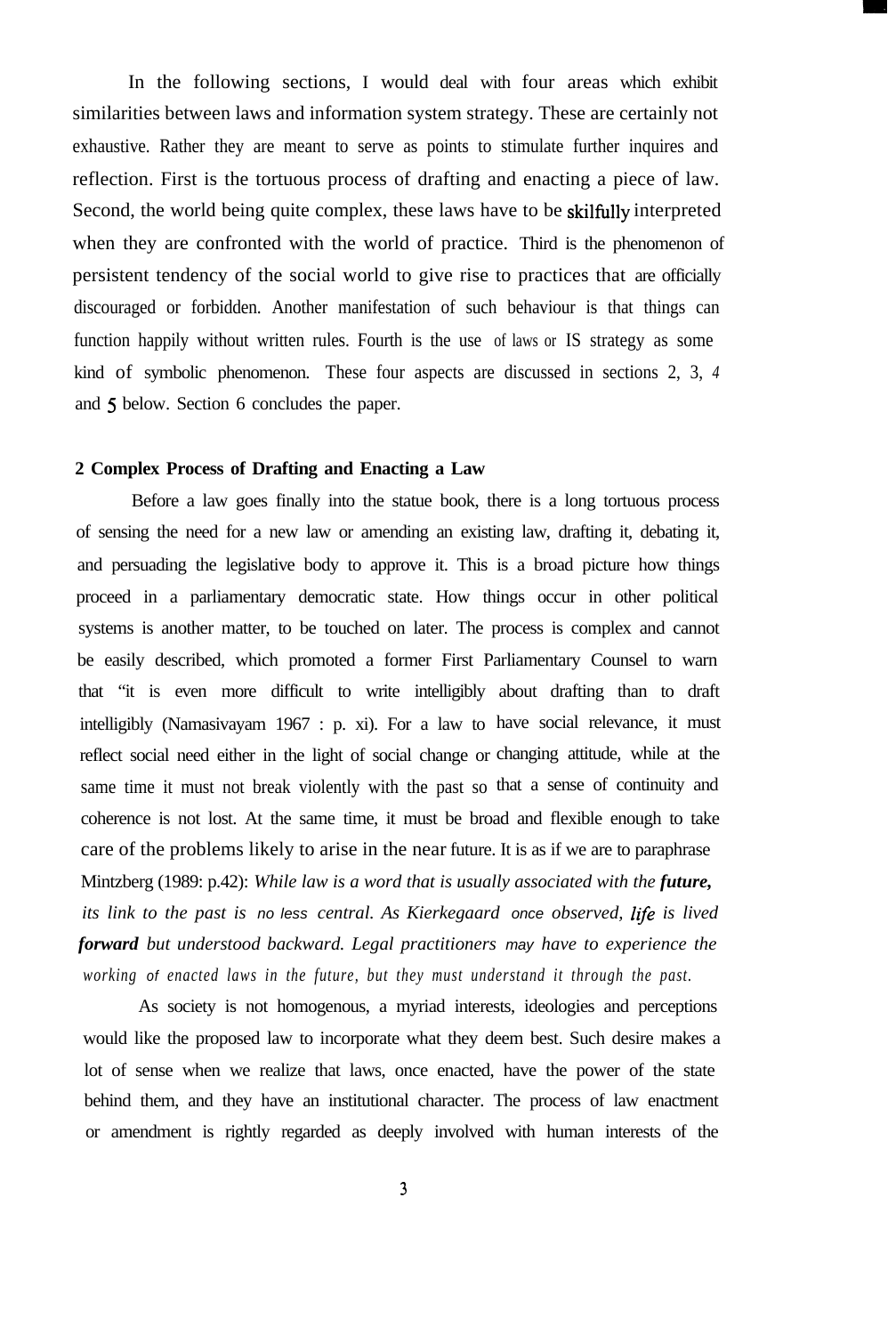whole society. Hence the fierce debate, lobbying, argumentation, behind-the-scene horse trading and compromise in many stories we read in the press about law making. These attributes are not unique to the legislative arena, but a part of life. "Forming a coalition in order to support a policy, whether in a legislature or a boardroom, involves standard techniques of horse-trading, persuasion, bribes, threats, and management of information. These are the conventional procedures of discussion, politics, and policy-formation (Baier, March and Saetren 1988: 157)." There are champions, opponents as well as onlookers. They have served as rich materials for television soap operas, with some exaggerations added for theatrical effects.

The case of the power dimension in legislature is often over-shadowed by our attraction to the idea of rationality, logical argument, legal niceties, and sense of fairness. However, a close study of how laws are enacted clearly do not fit this picture, as contained in the cited passage above. We are told often in the mass media that a certain piece of proposed legislature would not be passed in Parliament because the sponsor belongs to the minority opposition. We are not told how stupid the proposal is. The dimension of power is quite evident in the case of how countries with a weak democratic tradition bulldoze through Parliament various kinds of legislatures. In the more extreme form, we have politicians who come to power by military coup, only to amend the constitution and related laws to give the junta legal status.

If we use the above passage to reflect on the formation of IS strategy, we find that the process of law making bears some striking similarities with the process of IS strategy formation. There is ample literature documenting the issues of power, politics, compromise and negotiations in IS strategy formulation, e.g. Walsham (1993), Jones (1994) and Heng and Newman (2000). The case of opponents to IS strategic initiative is also well known, while the case of champions is less well reported but important (Beath 1991). What we have not seen much in IS literature is a rich account of bribes, threats and horse-trading. The case of brutal use of power to impose a certain IS strategy, the nearest equivalent of a military coup in the preceding passage, is when a company is a victim of a hostile takeover, and when the new owner imposes its own IS strategy.

As to the dual features of 'lived forward" and "understood backward" in the italicised paraphrase of Mintzberg in an earlier passage, I would plead mischief, and produce the original passage here. "While **strategy** is a word that is usually associated with the future, its link to the past is no less central. As **Kierkegaard** once observed,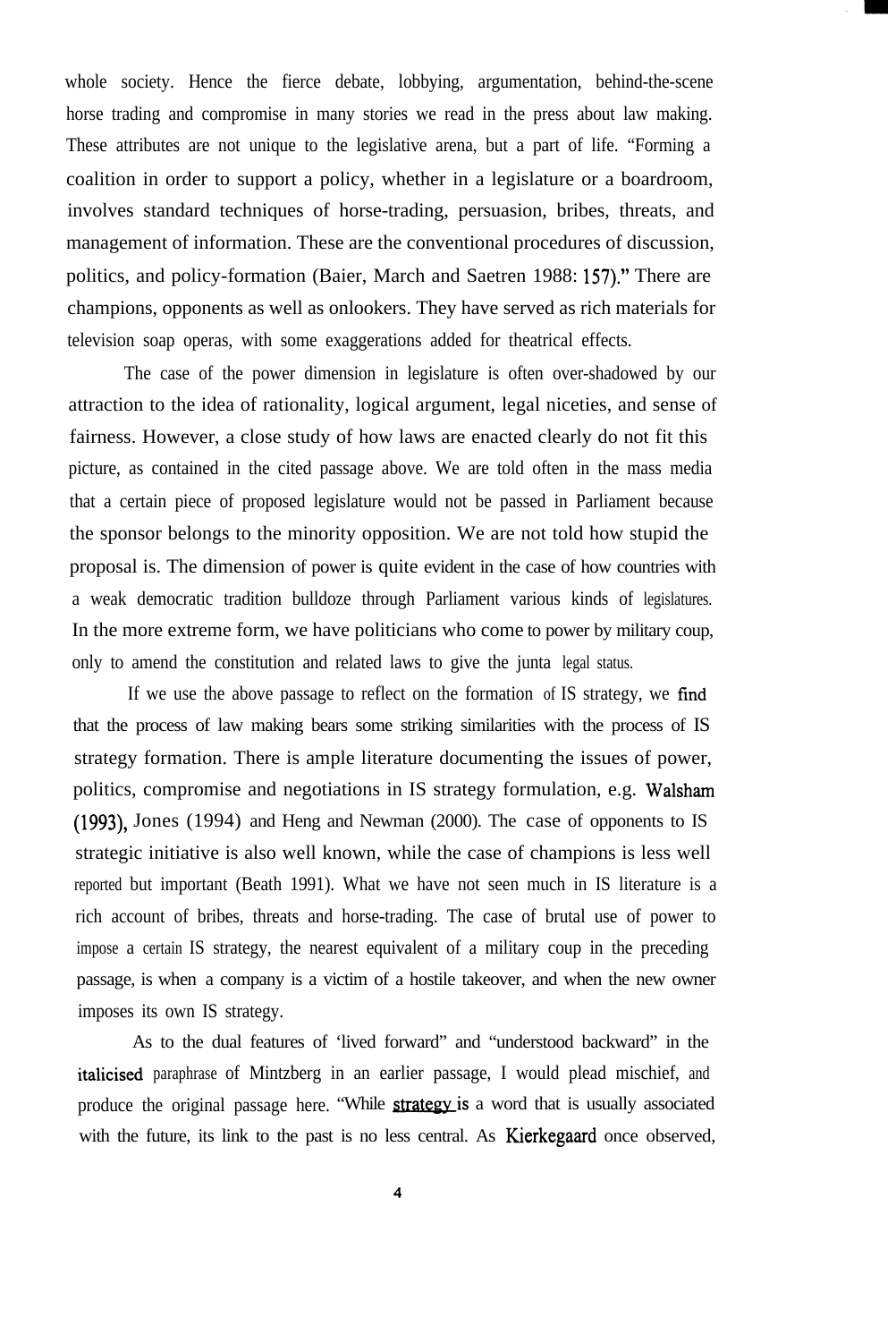life is lived forward but understood backward. Managers experience the working of strategy in the future, but they must understand it through the past. Mintzberg (1989: p.42)" The underlined words (strategy, Managers, strategy) have been substituted with the words *(law, Legal practitioners, enacted laws).* Such exercise is more than doing a game of word, as can be seen from the fruitful discussion along similar line by Lee (1991) who draws on Schon's (1983) epistemology of reflection-in-action in examining the use of architecture as a reference discipline for management information systems.

#### **3 The Need for Interpretation**

The draftsmen who advise parliament on the drafting of legislation, **judges** and lawyers have gone through more or less the standard legal training and share by and large the same conventions in the use of words. Moreover **they** have to operate within a strict set of rules regarding interpretation of laws, such as doctrines of precedent and doctrine of legislative supremacy. These would restrict if not totally eliminate idiosyncratic conjectures and interpretations by the legal practitioners. In fact interpretation of an enacted legislature forms an integral part of the legal profession (Harris 1997; Friedman 1975; MacCormick 1994). In spite of these points, there is special attention role assigned by society to judges and the courts to conduct meticulous interpretation of written laws.

A rather natural question is: why the fuss about interpretation? The reasons are not too difficult to find, and they are very sound. To begin with, draftsmanship is often careless and imprecise (Friedman 1975). This defect could probably be reduced with more careful of legal draftsmen and more rigorous training. The deeper reason is associated with something beyond human control. The circumstances, intentions and the whole societal climate of a legislature at the time of enactment are usually different from the time the law is called into use. Social necessities and social opinion, so wrote Sir Henry Maine (1861), are always more or less in advance of the law. As laws are encoded in natural language, words have meanings dependent on conventional semantic and other rules of normal linguistic usage. "Words do not have fixed meanings; unforeseen situations spring up. (Friedman 1975: p.267)." In part, this reflects broader social change and the concomitant attitudinal shift as well as accumulated understanding of the merits and demerits of the legislature. That is why MacCormick (1994) insists that **legal** decisions must make sense in the world and they must also make sense in the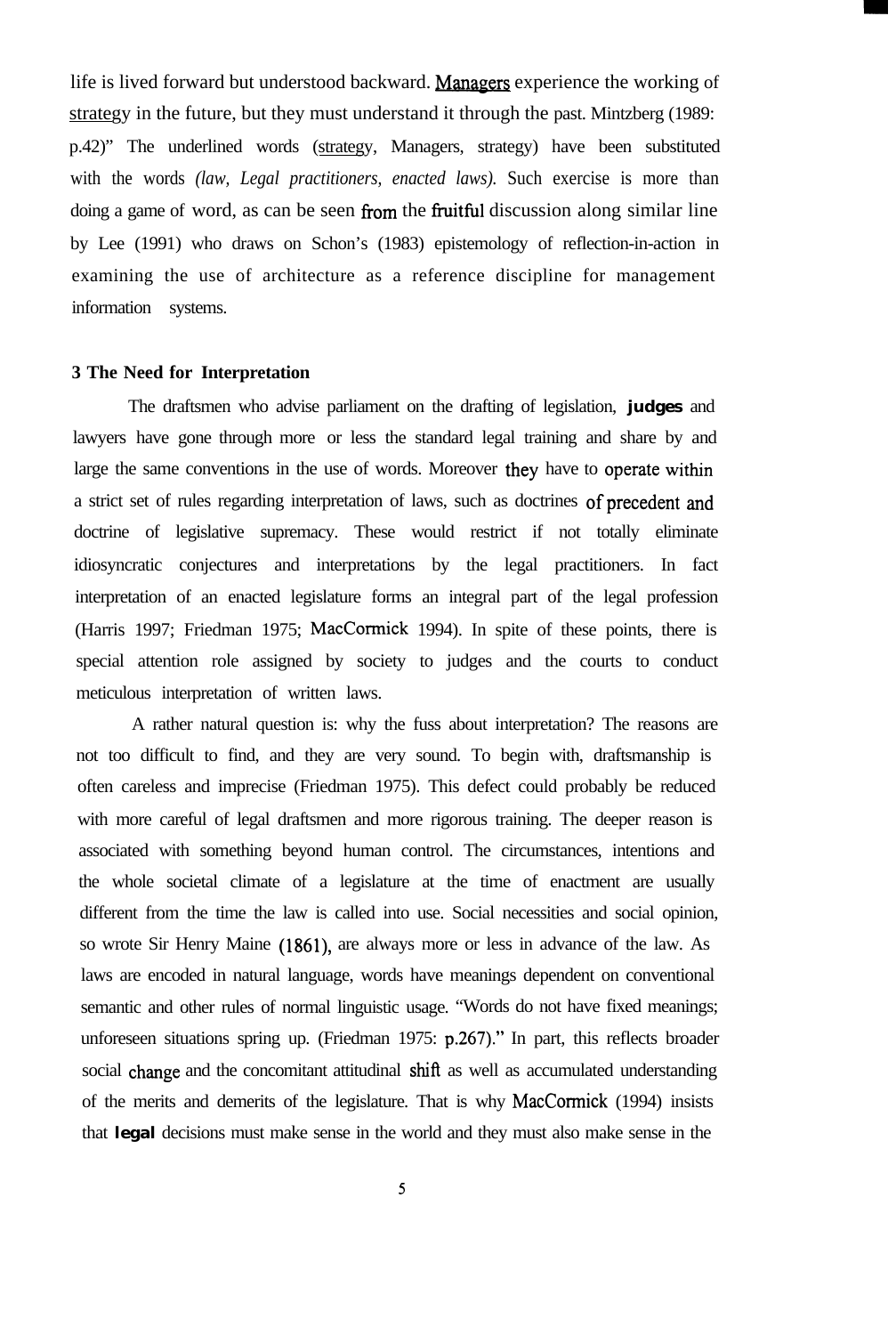context of the legal system (p. 103). This point is quite evident when we reflect on the changing attitude towards banning books on the basis that they are subversive or obscene. For the Americans, the case of efforts to defend freedom of speech goes beyond merely citing the first amendment of the US constitution. The descriptions of efforts in this direction as documented in Rembar (1968) reads like a novel in itself, full of ingenuity, wit, twists and turns, and intellectual conviction. Incidentally, the book also illustrates that the struggle for a more enlightened interpretation is a skilful act **t&ing** place within a wider societal context, with its history, changing norms and **power** relations. The outcome is not assured a **priori.** It **reaffirms** that "Jurisdiction in a broad sense is dynamic. Active, ambitious agencies test the boundaries of neighboring agencies looking for soft spots, weaknesses through which **power** can ooze (Friedman 1975:  $257)$ ."

Though immense effort is poured into writing a law as clearly as possible, the written law cannot pretend to anticipate all concrete cases of its future applications. The result is a language of ambiguity. Ambiguity as a kind of confusion caused **by multiple** meanings calls for social construction (Berger and Luckmann 1967; Weick 1995). Most interpretations involve political interests, consequences, coercion, persuasion and rhetoric (Weick 1995). When such interpretations by influential social actors and powerful institutions are taken seriously by the members of a society, the new interpretation acquires as it were a new "life" of its own, either intended by the original authors of the law or otherwise. In this sense, it does affect the material world out there by becoming objectified, diffised, and widely intemalised into what comes to be called a consensus.

The emphasis given to interpretation of laws puts into shade the emphasis given to interpretation in literature on IS strategy. Various methods of strategic information systems **planning** treat the issue as non-problematic. The nearest I can find in the recognition of this problem is in Walsham (1992) who argues for creative autonomy for those involved in implementation The interpretative approach has gained a growing following as a useful method in conducting information systems research. But judging from reports in IS research literature and business press, it has somehow not enjoyed a similar attention in the area of interpreting information systems strategy by IS practitioners.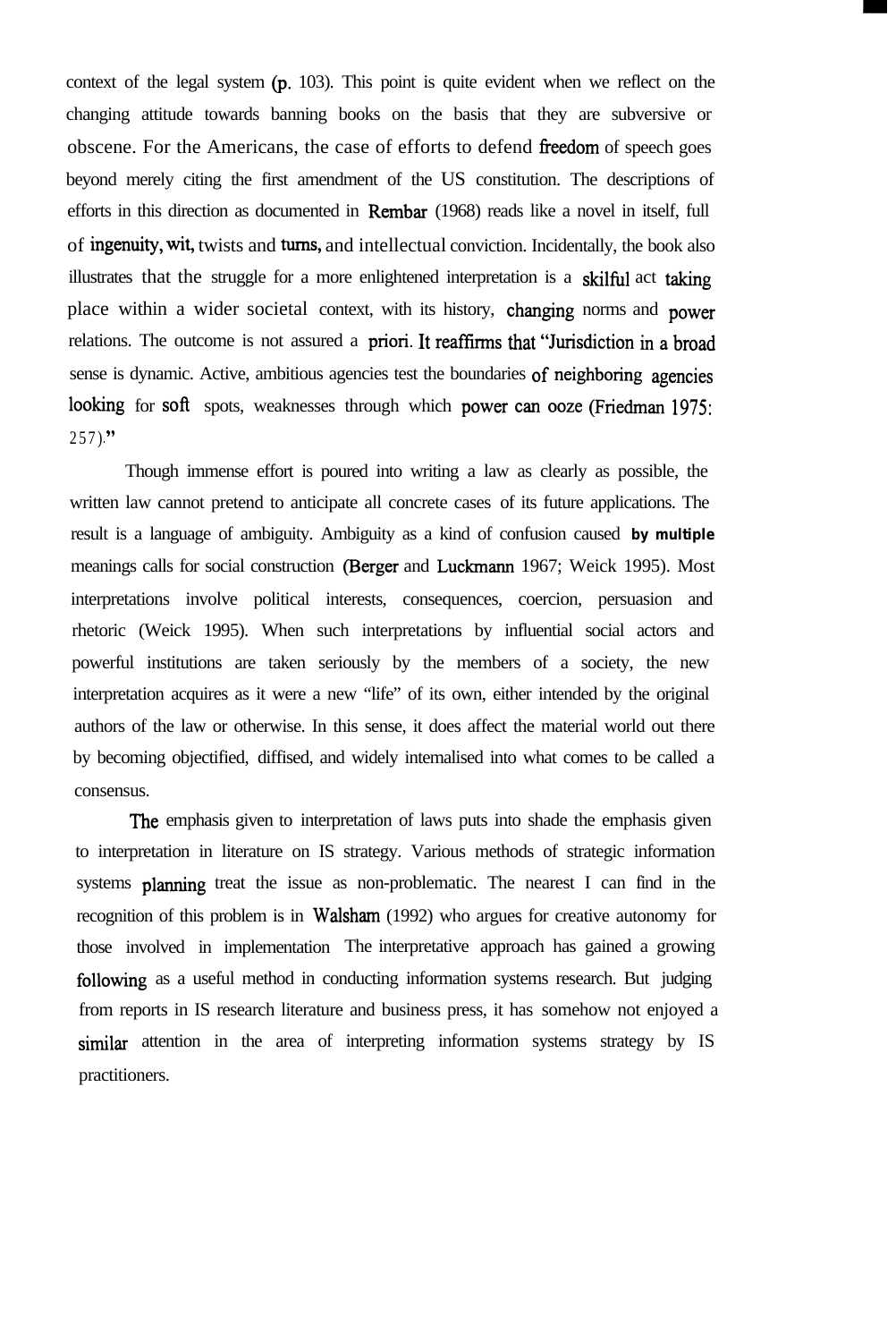#### **4 In Praise of Occasional Lapse**

The richness of social life cannot be encapsulated in a set of rules. This crucial aspect of our life has not escaped the sharp eyes of students of law. For example, Pound (1954) points out that there is a distinction between "the law in books" and "the law in action". The latter is similar to the living law, a term coined by Ehrlich (1936) to describe actual behaviour patterns in a community. According to Ehrlich, social associations have an inner order which is the true determination of action. He does not recommend that people should ignore the book law which contains norms for decisions addressed to officials and may well affect what they do. Ordinary citizens, however, follow the living law, the spontaneous norms of the social associations to which they belong. This point is quite clear in the active underground economic activity in Italy, and to a lesser degree in many other countries. These activities are officially prohibited, but they contribute under the existing conditions of many countries, to the vitality of the economy. Moreover, banning these activities all together is well nigh impossible. In political life, it is also possible to operate very well without clearly written constitution, e.g. the famous case of Britain without a written constitution. Viewed from this perspective, we should feel comfortable about our limited ability to chum out adequate rules to regulate everything.

We often read about cases of island automation both in scholarly literature and business press. This is seen as undesirable from the point of view strategic information planning (Cash, McFarlan and McKenney 1988; Henderson, Thomas and Venkatraman 1992). Viewed from the complex reality of social life, as illustrated in our above study of drafting and actual application of legislature, their occurrence is inevitable. It may makes more sense for IS strategy to deliberately leave room for a bottom up approach. It would mean leaving resources for tinkering and bricolage (Ciborra 1994). We must not assume that we *can* take care most of the *essential* aspects of IS strategy, let alone all the potential rewarding applications. In other words, strategy formulation should specifically allow spaces for systems to be developed and to operate outside the known scope of the strategy, sometimes as a case of island automation, sometimes as systems alien to the organisational structure and culture. These systems are like the informal economy or black economy, illegal from the legal point of view, yet filfilling some needs that cannot be fulfilled by the legal business world. In a more exceptional case, an IS department can function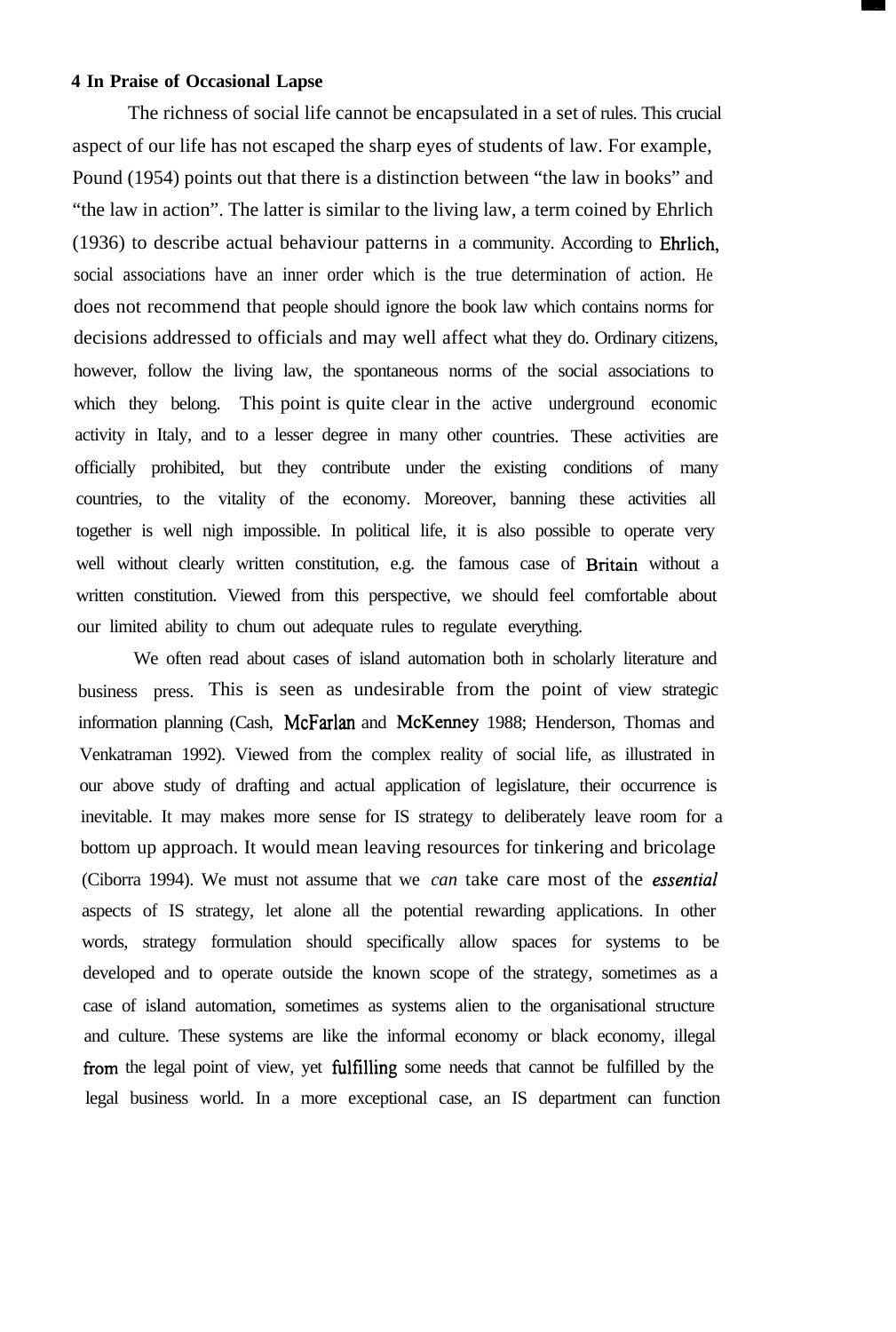without a written statement of IS strategy, in a sort of adhocracy (Mintzberg 1989). Why not? Just like Britain doing pretty well without a written constitution,

#### **5 As Part of Symbolic Activity**

As an important activity in socio-political life, law making bears certain deep attributes of  $US$  as symbolic beings. The role of symbols has been widely studied by anthropologists and sociologists, and has formed part of the standard material in textbooks like Giddens (1995). Such dimension tends to be absent in law texts which concentrate on the content of legal learning such as Friedman (1975), Lloyd (1987) and Harris (1997). If we look further than this, we do find reports of the symbolic phenomenon of law making. Analyses of the United States Congress suggest that the act of voting for legislation with appropriate symbolic meaning can be more important than either its enactment or its implementation (Mayhew 1974). The law makers are more interested in the support of their constituents, which leads them to be vigorous in enacting policies but lax in issues related to their implementation. In order to secure agreement on policy, the policies are often oversold, the real level of support for the policy is exaggerated, and one common method for securing policy **support is to** deliberately increase the ambiguity of a proposed policy (Baier, March and Saetren 1988).

Individuals and groups support often with exceptional effort and cost the adoption of pollicies that symbolize important affirmation, even where they are relatively unconcerned with the ultimate implementation of the policies. In a rather cynical sense, we are told by Arnold (1935: p.34), "It is part of the function of Law to give recognition to ideals representing the exact opposite of established conduct. Most of the complications arise from the necessity of pretending to do one thing, while actually doing another."

The above observations on how law making bears profound similarities with the social and cultural dimensions of the use of strategy as planning (Mintzberg 1987). Activities associated with IS/IT strategy do not occur in a social vacuum. In other words, they are embedded in the broader societal milieu and operate under the influence of its dominant business norms. Such norms attach value to rationalitybased business practices such as the formulation of a business plan. Knights and Morgan (1991) remark that the whole concept of corporate strategy can be perceived as a discourse (Foucault 1980). It shapes the way in which organizational members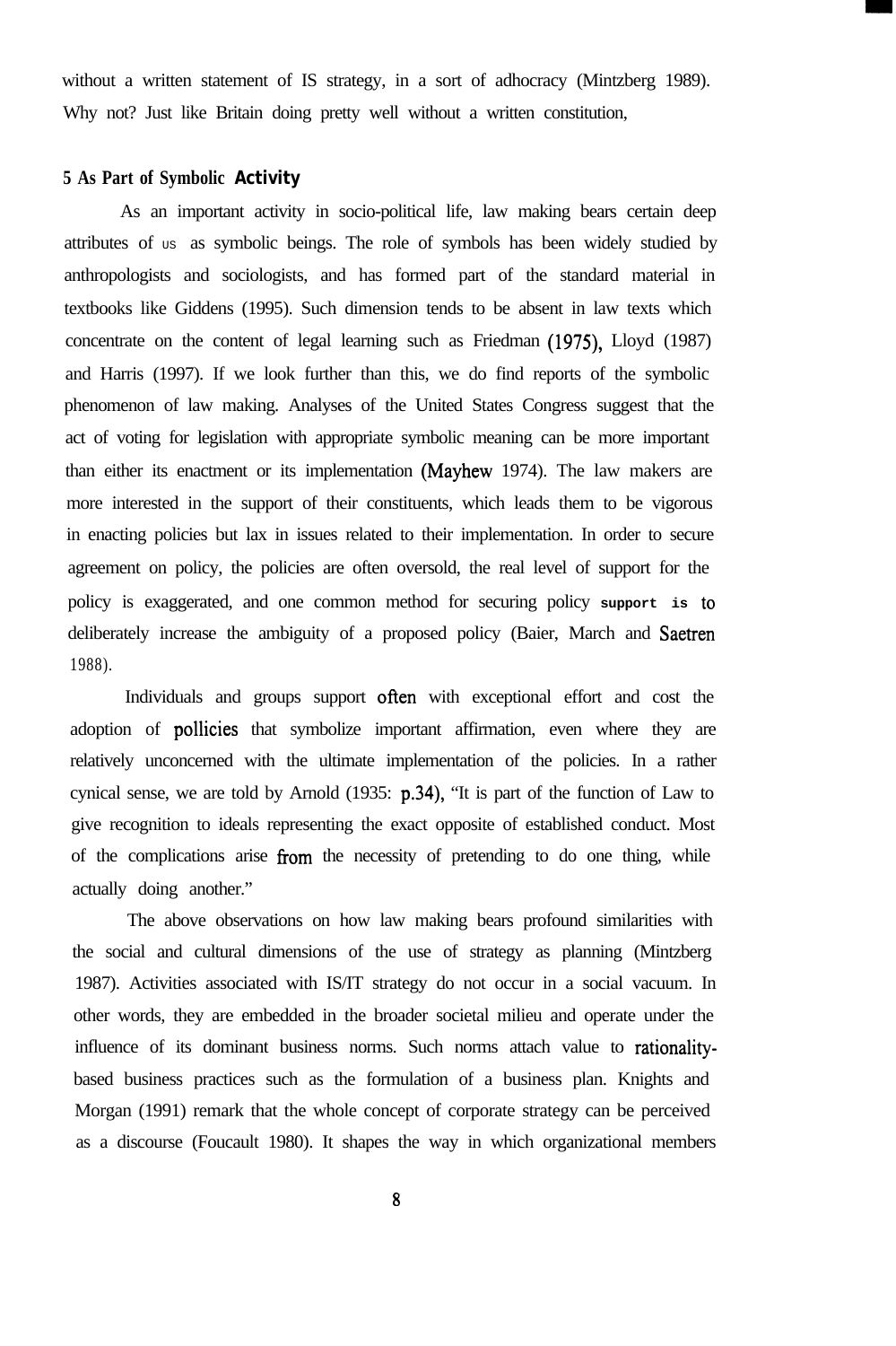see themselves and their world; it also constitutes the problems it claims to solve. In particular, strategic discourse is seen as having a number of specific power effects that tend to reinforce the position of management in organizations. For example, strategy can provide managers with a rationale for their actions, legitimize their power and prerogatives, and support their sense of identity. The whole exercise related to IS strategy formulation can be seen in this light and it would appear to be an issue of convention, legitimacy and survival. This suggests that as part of formal practice, the exercise of strategy formulation has symbolic properties. "Organizations are driven to incorporate the practices and procedures defined by prevailing rationalised concepts of organizational work and institutionalized in society. Organizations that do so increase their legitimacy and their survival prospects, independent of the immediate efficacy of the acquired practices and procedures "(Meyer and Rowan 1977, p.340). As revealed by a chief information officer cited in Heng and Newman (2000), the absence of strategic information systems plan is seen to be a serious omission.

#### **6 Concluding Remarks**

In researching materials for this paper, I notice that law as a discipline and profession had developed its identity and established its viability long before the emergence of management and organizational studies, let alone information systems. The legal practice is well known for its emphasis on logic, logical consistency and rationality. In the words of Lloyd (1987), the human mind feels a natural disposition towards treating like cases alike, and this tendency plays an important role in the functioning of the principles of justice. "What constitute like cases, however, though in some instances fairly easy to resolve, may in others give rise to considerable doubt (Lloyd 1987:267-8)." Such difficulties is solved by the way lawyers and legal thinkers reason their actual cases. They follow a pattern similar to that of everyday life. This is hardly surprising, for law is a practical science dealing with everyday problems and is expressed and argued in ordinary language. The upshot is that the social phenomena surrounding law are very rich in the details of human activities such as negotiation, consensus, interpretation, power struggle conducted in a civil manner, skilful use of language, and appeal to social norms. This fact provides a bridge for us to learn from the world of legal practice as an attempt to understand the various issues and activities in inforamtion systems strategy formulation and implementation.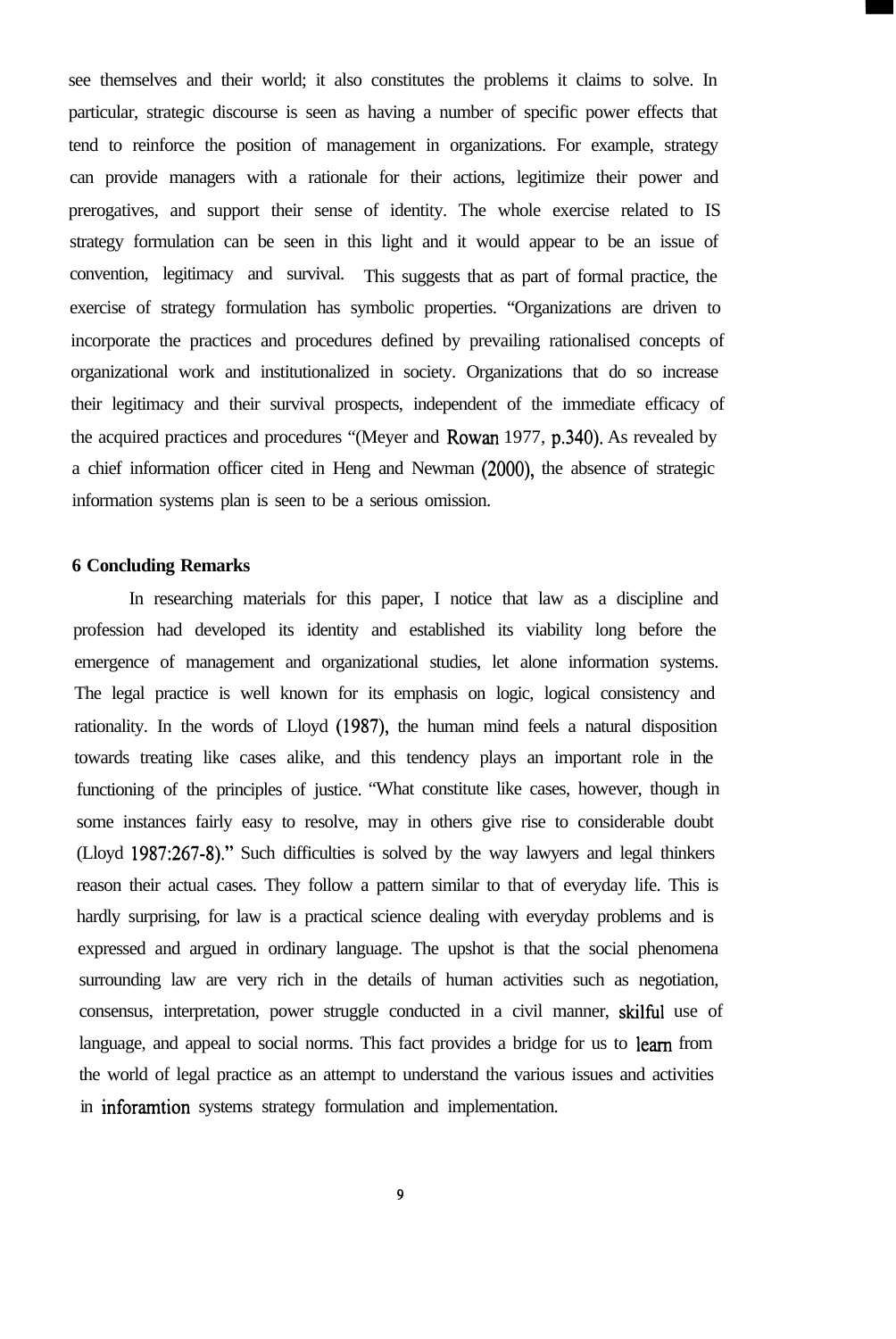From the four aspects that we examine in sections 2 to 5, it may be said that there is a basis for the approach adopted in his paper. The study confirms that there exist indeed affinities between law and information systems strategy. As suggestions for further research, there are two areas which can be interesting. First is to explore more areas of similarities between law and information systems strategy, beyond the four aspects we look at so far, for example, the role of sudden change in the environment or crisis induced transformation. Second, we can conduct a similar exercise with other areas of information systems, for example, information systems development and implementation.

#### **References:**

ARNOLD, T (1935) The symbols of government New Haven: Yale University Press

- BAIER, V E, MARCH, J G and SAETREN, H (1988) Implementation and ambiguity In J G March (ed.) Decisions and orgnaisations, Oxford: Blackwell
- BEATH, C.M. (1991) Supporting the Information Technology Champion MIS Quarterly, September, pp. 354-37 1.
- BERGER, P. and T. LUCKMANN (1967) *The social construction of reality,* New York: Anchor books.
- CASH, J I, MCFARLAN, F W and McKENNEY, J L 1988 Corporate information systems management,  $2<sup>nd</sup>$  edition Homewood, ILL: Irwin

#### CIBORRA, c. 1994

The grassroots of IT and strategy In Ciborra, C and Jelassi, T (eds.) Strategic Information Systems: a European perspective, Chichester: John Wiley

#### EARL. M J 1989

Management strategies for information technology London: Prentice Hall

#### EHRLICH, E (1936)

Fundamental principles of the sociology of law, to be reprinted in 2001 New York: Transaction Publishers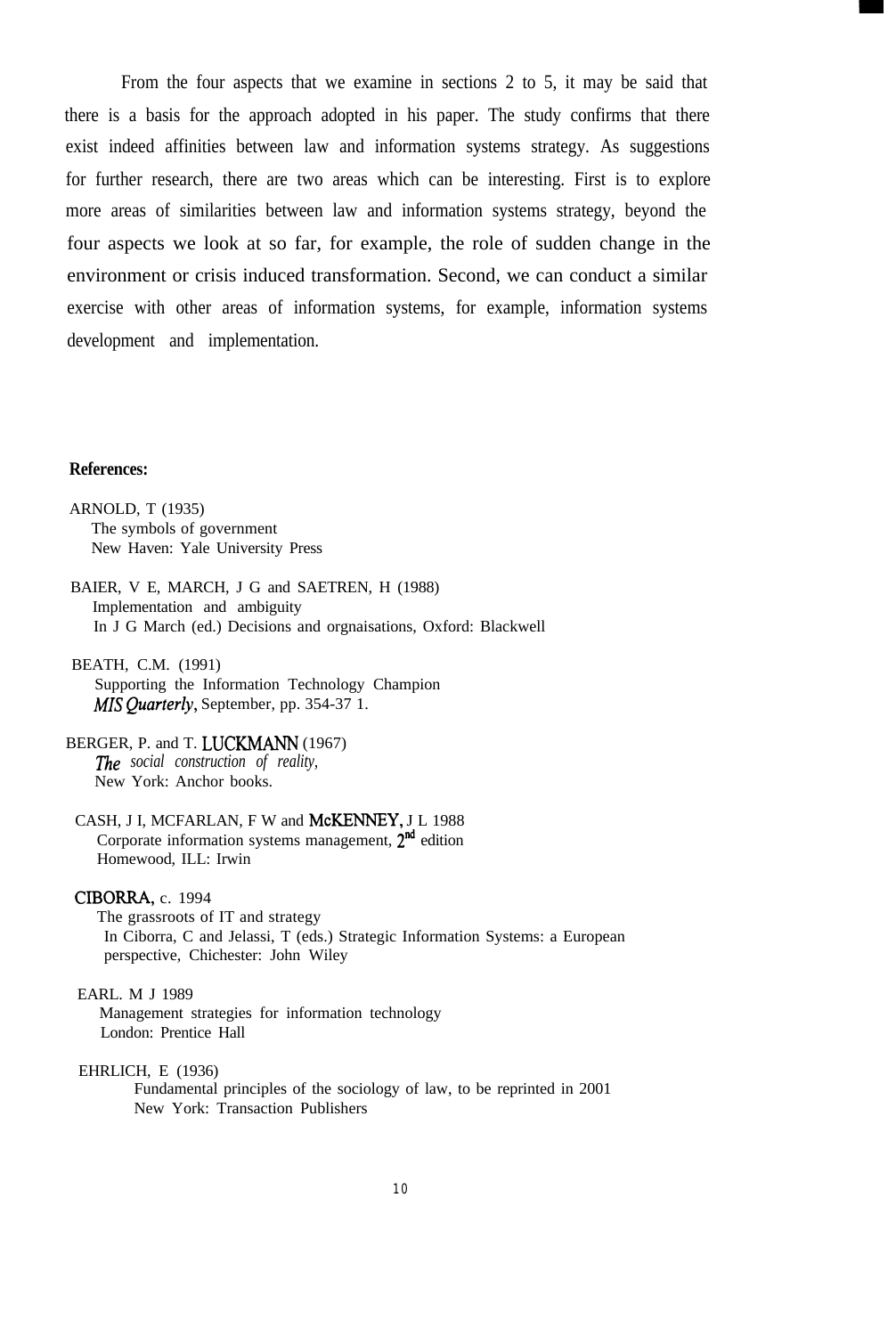FOUCAULT, M 1980 Power knowledge Brighton: Harvester FRIEDMAN, L M (1975) The legal system New York: Russell Sage GIDDENS, A (1995) Sociology,  $2<sup>nd</sup>$  edition Oxford: Polity HENDERSON, J C, THOMAS, J B and VENKATRAMAN, N . 1992 Making sense of IT: strategic alignment and organizational context Massachusetts: MIT Press HARRIS, J W (1997) Legal philosophies,  $2^{nd}$  edition London: Butterworths HENG, M S H and NEWMAN, M 2000 Unintended uses f IS/IT Strategy Planning - from an organizational semiotics perspective. In K C Liu and R Clarke (ed.) *Organizational Semiotics* , Dordrecht: Kluwer Academic Press HOFER, C M and SCHENDEL, D (1978) Strategy formulation: analytical concepts St Paul: West Publishing JONES, M. R. 1994 Learning the language of the market: Information systems strategy formation in a UK district health authority Accounting, Management and Information Technologies,Vol.4, No. 3, p. 119-147 KNIGHTS, D and MORGAN, G 1991 Corporate strategy, organizations and subjectivity: a critique Organisation Studies, vol. 12, p.25 l-273 LEE, A S (1991) Architecture as a reference discipline for MIS In Nissen, H E et al (eds.) Information systems research, Amsterdam: North Holland LLOYD, D (1987) The idea of law London: Pelican MacCORMICK, N (1994) Legal reasoning and legal theory Oxford: Clarendon Press MAINE, Sir H. (1861) Ancient law, reprinted 2000 New York: Beard Book